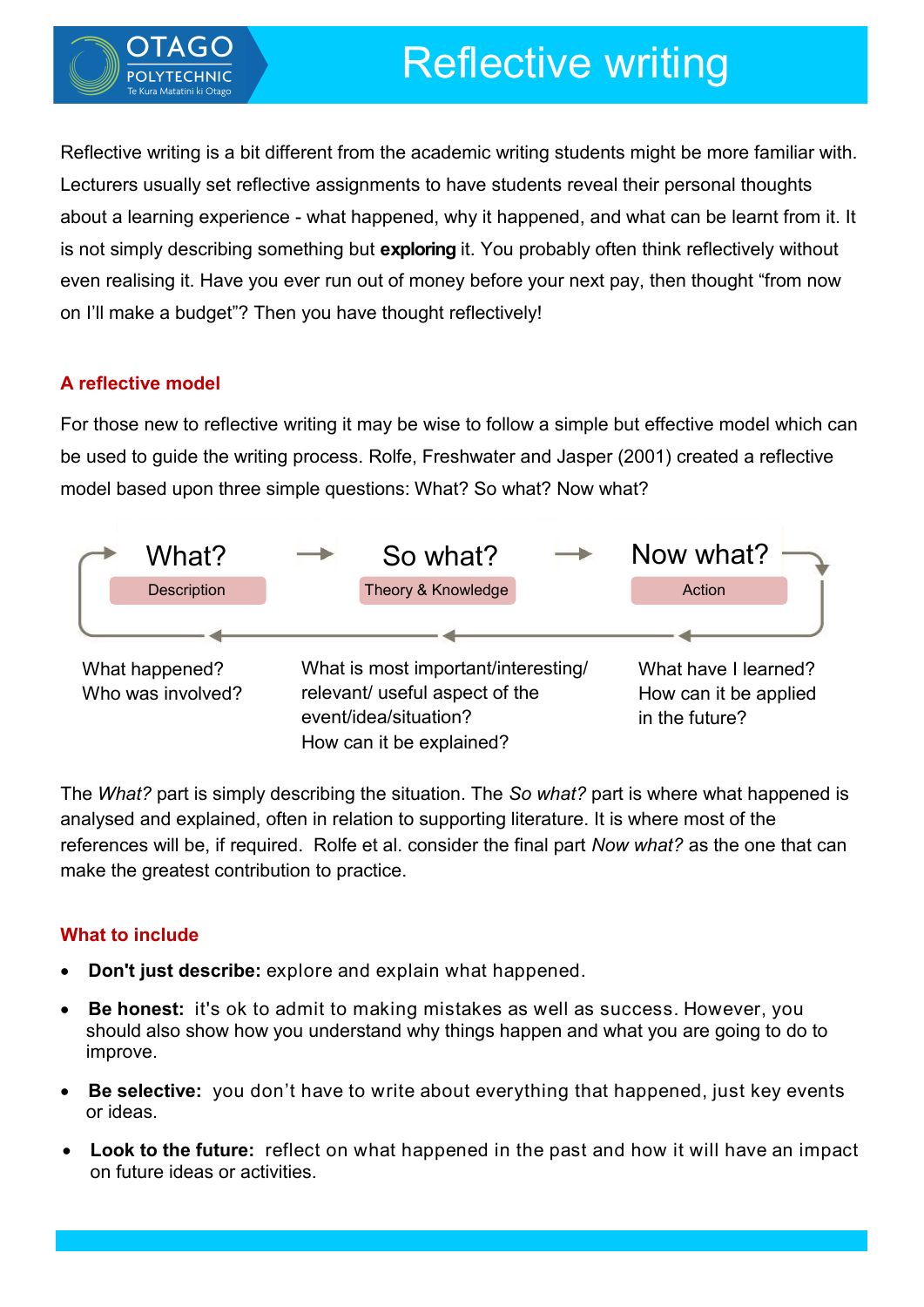

## **Examples of reflective questions based on the "What? So What? Now what?" model**

Use some of these questions to stimulate ideas for your writing.

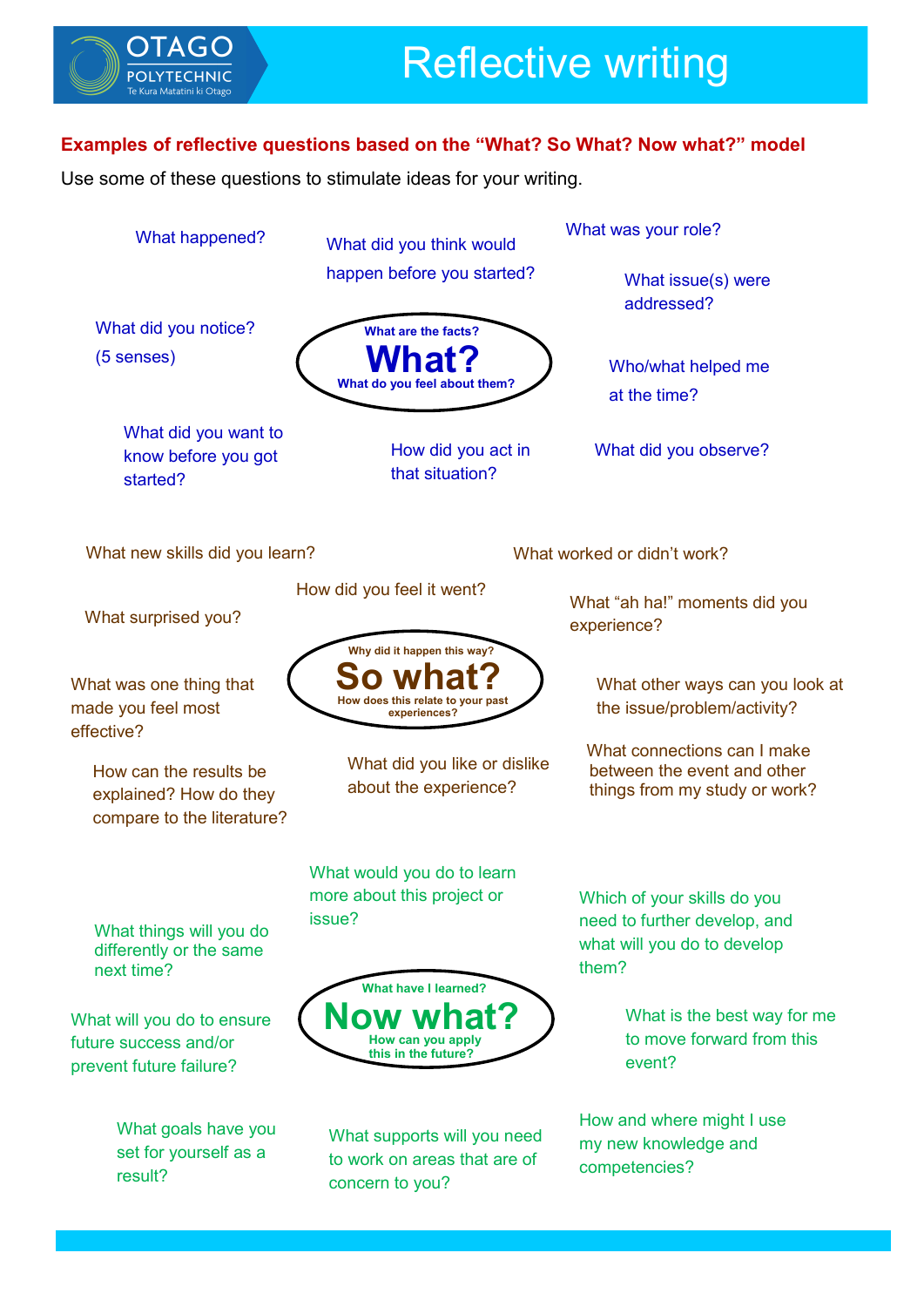

## **Structure**

The structure of a reflective essay is very similar to the structure of most academic writing. It contains an **introduction** that sets the scene for the essay. There is a **body** of paragraphs that detail the reflection process, with each paragraph addressing one key issue and linking logically from one to the next. It finishes with a **conclusion** that draws together all of the main points covered in the essay.

There are two main ways reflective writing can be structured around the *what, so what, now what,* model. An individual issue could be highlighted and then applied to all three processes. A single paragraph may then encompass all three parts. Or, the body of the essay could have three main sections, first a description of the event as a whole (What?), then an analysis of what happened (So what?), finishing with how new learnings can be applied in the future (Now what?).

#### **Pronouns**

In contrast to most academic writing, **first person** narrative is used in reflective writing. '*I*' becomes necessary when describing personal observations and feelings. However, it is also common to move between **first** and **third person** writing when making general comments and referring to the literature. See the example below.

#### **Tenses**

Reflective writing often requires movement between **past**, **present** and **future** tenses, depending on whether actual events are being recounted, a more general comment is being made or a projection about the future is proposed. See the example below.

## **Referring to the literature**

It may be a requirement of the assignment that theory is used that supports a reflection, and obviously all sources for ideas must be acknowledged. These can be placed in a reflective essay similar to any academic essay. See the example below.

| first person | past tense                                                                                                                                                                                                                                                                                                                                                                                                                                                                                                                                                                                                                                                                                                                   |              |  |
|--------------|------------------------------------------------------------------------------------------------------------------------------------------------------------------------------------------------------------------------------------------------------------------------------------------------------------------------------------------------------------------------------------------------------------------------------------------------------------------------------------------------------------------------------------------------------------------------------------------------------------------------------------------------------------------------------------------------------------------------------|--------------|--|
|              | By the end of the session I had a greater understanding of Gardner's (1983)<br>multiple intelligences theory and this allowed me to know myself as a learner more<br>deeply. Visual-spatial intelligence is one of my strengths, and so I have enjoyed<br>experimenting with the use of mind maps, Venn diagrams and charts to organise my<br>thinking around my design project. I feel that this has improved my ability to<br>understand, retain and apply concepts. Jones (2013) states that only when a student<br>understands how they learn best can new concepts be fully grasped. This insight into<br>my own learning means <b>T</b> will start my next project with a new-found confidence in my<br>own abilities. | theory       |  |
|              | present tense<br>future tense                                                                                                                                                                                                                                                                                                                                                                                                                                                                                                                                                                                                                                                                                                | third person |  |